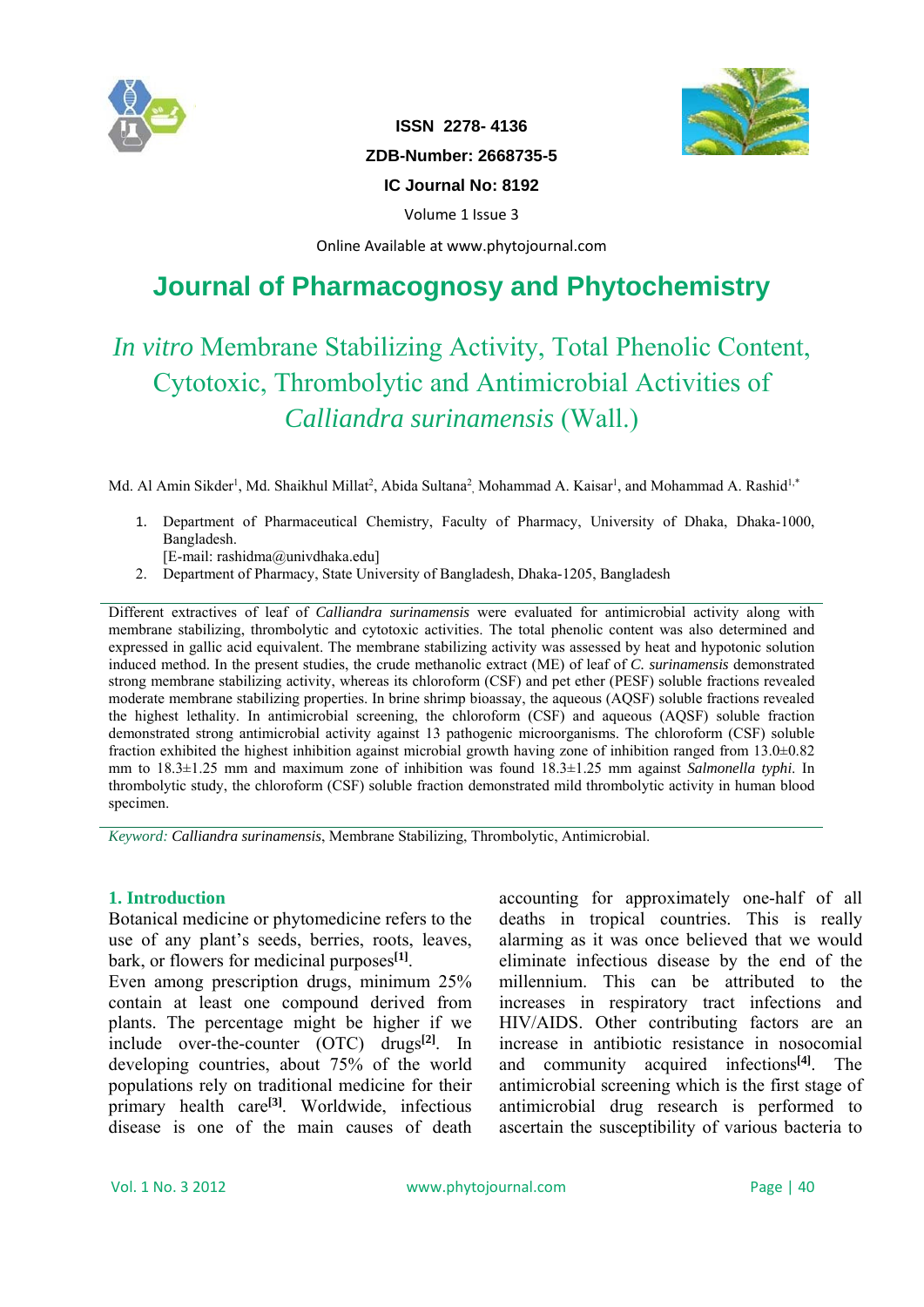any agent. This test measures the ability of each test sample to inhibit the *In vitro* bacterial growth<sup>5</sup>. In anticoagulation therapy, thrombolytic drugs like tissue plasminogen activator (t-PA), urokinase, streptokinase etc. play a crucial role in the management of patients with cerebral venous sinus thrombosis (CVST), is a common disorder that is often accompanied by significant morbidity and mortality<sup>[6,7]</sup>. In the present study attempt has also been taken to develop a new model system to study clot lysis in a simplified way using a known thrombolytic drugs, streptokinase.

*Calliandra surinamensis* (Wall.) belongs to the family Fabaceae**,** is a large and economically important family of flowering plants. A low branching evergreen tropical shrub, *C. surinamensis* is named after Suriname, a country in Northern South America**.** Commonly it is known as pink powder puff or Suriname powder puff.

In the present study, the organic soluble materials of a methanol extract of the leaf and its different organic soluble partitionates were evaluated for the antioxidant activity in terms of total phenolic content, membrane stabilizing capability, antimicrobial, cytotoxic and thrombolytic activities for the first time.

# **2. Materials and Methods 2.1 Plant materials**

The leaf of *C. surinamensis* was collected from Demra, Dhaka, Bangladesh, in November 2010. A voucher specimen for this plant has been maintained in Bangladesh National Herbarium, Dhaka, Bangladesh (Accession no. 35390). The sun dried and powdered leaf (500 gm) of *C. surinamensis* was macerated in 2.5 L of methanol for 7 days and then filtered through a cotton plug followed by Whatman filter paper number 1. The extract was concentrated with a rotary evaporator at low temperature (40-45 ºC) and reduced pressure. The concentrated methanol extract (ME) was partitioned by modified Kupchan method $[8]$  and the resultant partitionates i.e., petether (PESF), carbon tetrachloride (CTCSF), chloroform (CSF), and aqueous (AQSF) soluble fractions were used for the experimental processes.

**2.2 Membrane stabilizing activity:** The membrane stabilizing activity of the extractives was assessed by using hypotonic solution and heat-induced hemolysis of mice erythrocyte by the method developed by Shinde *et al.* (1999)<sup>9</sup> and modified by Sikder *et al*. (2011)**[10]**.

**2.3 Total Phenolics Analysis:** Total phenolic content of *C. surinamensis* extractives was measured by employing the method Skerget *et al*.  $(2005)$ <sup>[11]</sup> involving Folin-Ciocalteu reagent as an oxidizing agent and gallic acid as a standard. To 0.5 ml of extract solution (2 mg/ml) in water, 2.5 ml of Folin-Ciocalteu reagent (diluted 10 times with water) and 2.0 ml of sodium carbonate (7.5 % w/v) solution were added. After 20 minutes of incubation at room temperature the absorbance was measured at 760 nm using a UV-Visible spectrophotometer. Total phenolics were quantified by calibration curve obtained from the known concentrations of gallic acid (0-100 µg/ml) and were expressed as gm of GAE (gallic acid equivalent) / 100 gm of the dried extract.

**2.4 Brine Shrimp Lethality Bioassay:** This technique was applied for the determination of general toxic properties of the DMSO solutions of plant extractives12,13 against *Artemia salina* in a 1-day *in vivo* assay. Vincristine sulphate was used as positive control.

**2.5 Thrombolytic activity:** The thrombolytic activity of all extracts was evaluated by the method developed by Daginawala (2006**) [**14] and modified by Kawsar *et al.* (2011)<sup>[15]</sup> using streptokinase (SK) as the standard.

**2.6 Antimicrobial activity:** The antimicrobial screening, which is the first stage of antimicrobial drug discovery, was performed by the disc diffusion method $[16]$  against thirteen bacteria and three fungi (Table-6) collected as pure cultures from the Institute of Nutrition and Food Science (INFS), University of Dhaka, Bangladesh. Standard disc of Ciprofloxacin (30 μg/disc) and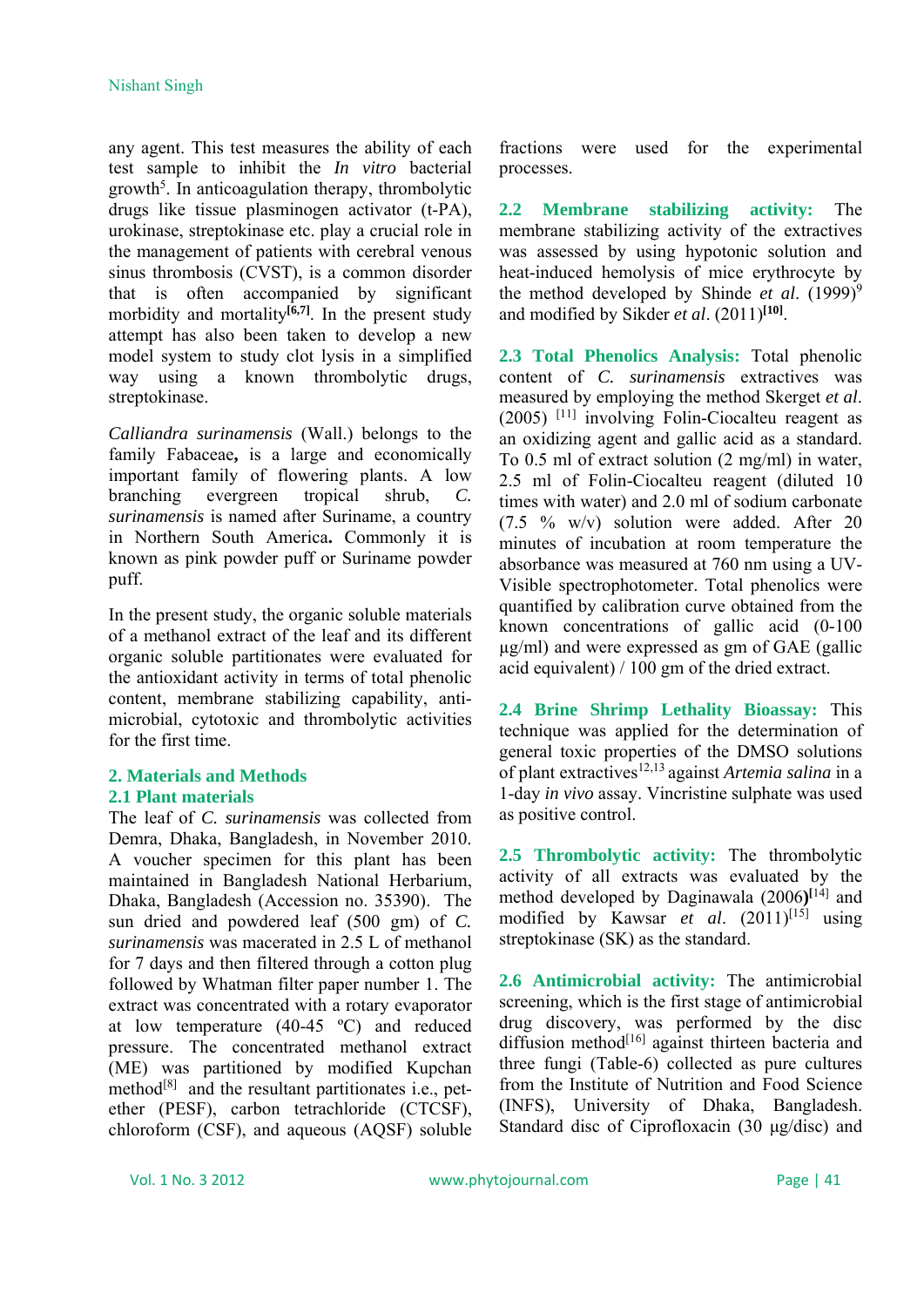blank discs (impregnated with solvents followed by evaporation) were used as positive and negative control, respectively. The test material having antimicrobial activity inhibited the growth of the microorganisms and a clear, distinct zone of inhibition was visualized surrounding the discs. The antimicrobial activity of the test agents was determined by measuring the diameter of zone of inhibition expressed in mm.

## **3. Results and Discussion**

The present study was undertaken to evaluate the membrane stabilizing, antimicrobial, cytotoxic, thrombolytic activities as well as total phenolic content determination of different organic soluble materials of the methanol extract of *C. surinamensis.*

The different extractives of *C. surinamensis* at concentration 2.0 mg/mL significantly protected the lysis of human erythrocyte membrane induced by hypotonic solution and heat induced haemolysis, as compared to the standard, acetyl salicylic acid (0.10 mg/mL) (Table-1). For hypotonic solution induced haemolysis, at a concentration of 2.0 mg/ mL, the methanolic extract (ME) inhibited 56.41% haemolysis of RBCs as compared to 71.9% produced by acetyl salicylic acid (0.10 mg/mL). The chloroform and pet ether soluble extractives also revealed significant inhibition of haemolysis of RBCs. In heat induced haemolysis, on the other hand, at same concentration, the aqueous soluble fraction (AQSF) produced 30.1% inhibition of haemolysis of RBCs as compared to 42.12% produced by acetyl salicylic acid (0.10 mg/mL).

The total phenolic content varied for different partitionates ranging from 20.87 gm to 243.25 gm of GAE/100 gm of dried extract (Table 2). The highest total phenolics were found in AQSF (243.25 gm of GAE/100 gm of dried extract) and the lowest in CTCSF (20.87 gm of GAE/100 gm of dried extract).

In case of brine shrimp lethality bioassay, the lethality of the methanol extract (ME) and its petether (PESF), carbon tetrachloride (CTCSF), chloroform (CSF) and aqueous (AQSF) soluble fractions were evaluated against *A. salina*. Table 2 shows the results of the brine shrimp lethality testing after 24 hours of exposure to the samples and the positive control, vincristine sulphate (VS). The aqueous soluble fraction (AQSF) showed potent cytotoxic activity having LC<sub>50</sub> of 0.878  $\mu$ g/ml as compared to 0.451  $\mu$ g/ml for vincristine sulphate.

Table-2 shows the results of thrombolytic activity of the sample, the positive control (Streptokinase) and a negative non thrombolytic control (distilled water).

The crude methanolic extract, along with its petether, carbon tetrachloride, chloroform and aqueous soluble partitionates of the crude extract were screened against thirteen bacteria and compared with standard antibiotic, Ciprofloxacin. The chloroform (CSF) soluble fraction exhibited the strong inhibition of microbial growth having zone of inhibition ranging from  $13.0\pm0.82$  mm to 18.3±1.25 mm and maximum zone of inhibition 18.3±1.25 mm was found against *S. typhi*. The aqueous (AQSF) soluble fraction demonstrated mild inhibitory activity against the tested microorganism with zone of inhibition of 7.6±0.47 mm to 11.6±2.35 mm. While other extractives like CTCSF showed mild activity against microbial growth having zone of inhibition ranged from  $7.0\pm0.0$  mm to  $10.0\pm0.816$ mm.

**Table 1:** Effect of extractives of *C. surinamensis* on hypotonic solution and heat induced haemolysis of erythrocyte membrane.

| Sample code  | Concentration (mg/mL) | Haemolysis inhibition $(\% )$ |                            |  |  |
|--------------|-----------------------|-------------------------------|----------------------------|--|--|
|              |                       | Heat induced                  | Hypotonic solution induced |  |  |
| МE           | 2.0                   | $17.96 \pm 0.59$              | $56.14 \pm 0.24$           |  |  |
| <b>PESF</b>  | 2.0                   | $19.77 \pm 0.51$              | $50.06 \pm 0.41$           |  |  |
| <b>CTCSF</b> | 2.0                   | $26.94 \pm 0.43$              | $38.26 \pm 0.74$           |  |  |
| CSF          | 2.0                   | $28.48 \pm 1.0$               | $51.606 \pm 1.18$          |  |  |
| <b>AQSF</b>  | 2.0                   | $30.1 \pm 0.16$               | $36.4 \pm 0.798$           |  |  |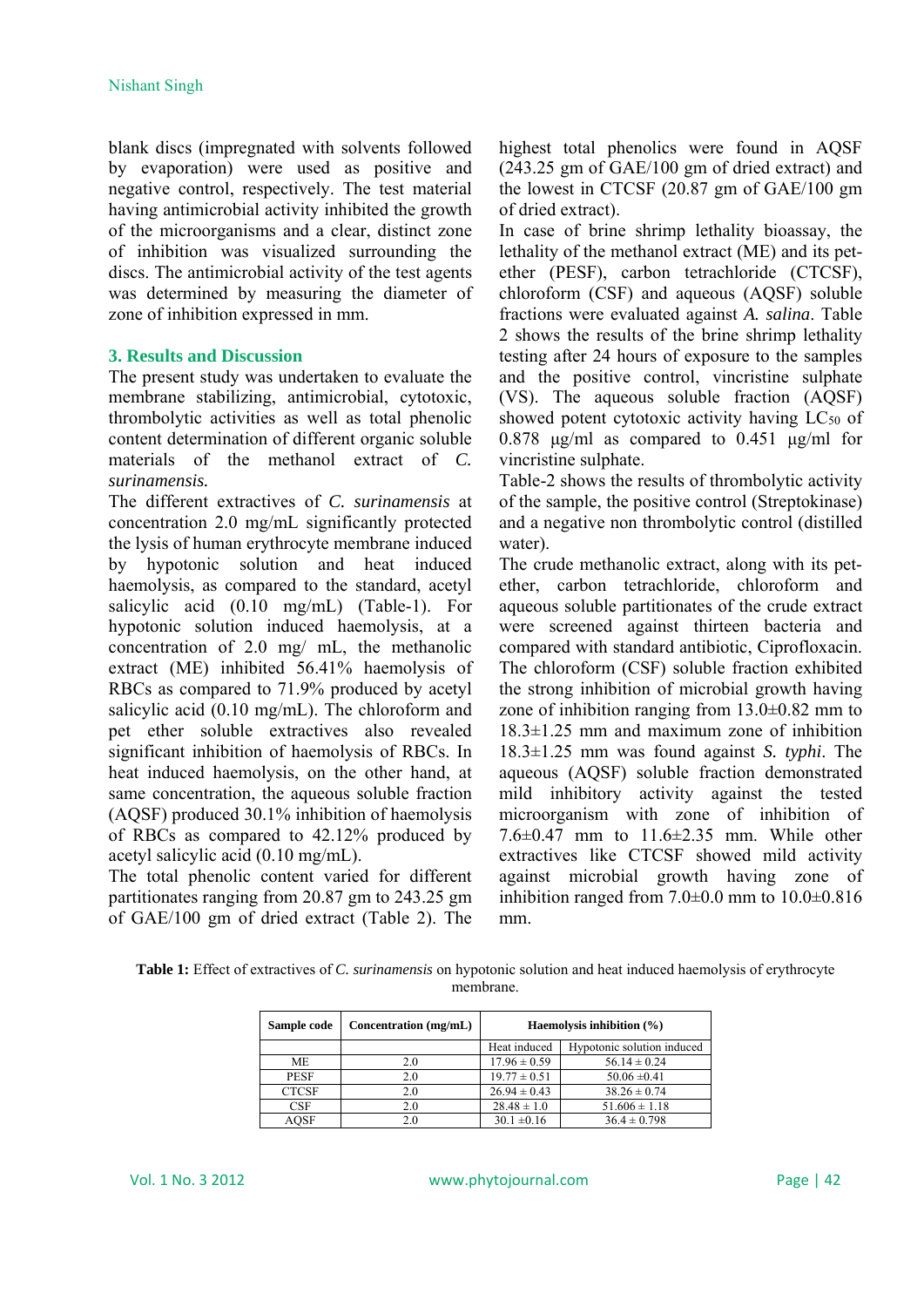|  | Acetyl<br>$\cdot$ $\cdot$<br>$\cdot$ $\cdot$<br>salicylic acid | 0.10 | v.v |  |
|--|----------------------------------------------------------------|------|-----|--|
|--|----------------------------------------------------------------|------|-----|--|

| <b>Table 2:</b> The total phenolic content, cytotoxic and thrombolytic activities of different extractives of C. surinamensis |  |  |  |  |
|-------------------------------------------------------------------------------------------------------------------------------|--|--|--|--|
|-------------------------------------------------------------------------------------------------------------------------------|--|--|--|--|

| <b>Sample</b> | <b>Total Phenolic Content (gm)</b><br>of GAE/100 gm of dried extract) | Cytotoxic activity $(LC_{50} \mu g/ml)$ | <b>Thrombolytic activity</b><br>% of lysis) |
|---------------|-----------------------------------------------------------------------|-----------------------------------------|---------------------------------------------|
| VS.           |                                                                       | $0.451 \pm 0$                           |                                             |
| МE            | $141.20 \pm .828$                                                     | $39.396 \pm .740$                       | $15.78 \pm 1.44$                            |
| <b>PESF</b>   | $21.32 \pm .964$                                                      | $18.706 \pm 1.15$                       | $16.48 \pm .490$                            |
| <b>CTCSF</b>  | $19.55 \pm 1.036$                                                     | $9.893 \pm .609$                        | $17.38 \pm 3.01$                            |
| CSF           | $25.91 \pm 1.180$                                                     | $3.6 \pm .670$                          | $20.94 \pm .499$                            |
| <b>AQSF</b>   | $243.77 \pm .406$                                                     | $1.061 \pm .188$                        | $19.94 \pm 3.58$                            |
| SK            | ٠                                                                     | $\overline{\phantom{a}}$                | $77.39 \pm 0$                               |
| Water         | $\overline{\phantom{a}}$                                              |                                         | $2.5 \pm 0$                                 |

VS = Vincristine sulphate; ME = Methanolic extract; PESF = Pet-ether soluble fraction; CTCSF = Carbon tetrachloride soluble fraction; CSF= chloroform soluble fraction; AQSF = Aqueous soluble fraction of the methanolic extract of *C. surinamensis.* SK = Streptokinase

| <b>Test microorganisms</b> | Diameter of zone of inhibition (mm) |                  |                          |                 |  |
|----------------------------|-------------------------------------|------------------|--------------------------|-----------------|--|
|                            | <b>CTCSF</b>                        | CSF              | <b>AQSF</b>              | Ciprofloxacin   |  |
| <b>Bacillus cereus</b>     | $10.0 \pm 0.816$                    | $14.0 \pm 0.82$  | $9.0 \pm .81$            | $46.3 \pm 4.49$ |  |
| Bacillus megaterium        | $7.6 \pm 1.25$                      | $17.0 \pm 1.63$  | $10.3 \pm 2.6$           | $40.3 \pm 5.55$ |  |
| <b>Bacillus</b> subtilis   | $7.0 \pm 3.74$                      | $13.0 \pm .82$   | $7.0 \pm 81$             | $41.6 \pm 2.35$ |  |
| Staphylococcus aureus      | $7.0 \pm 0.00$                      | $17.0 \pm .82$   | $10\pm 1.63$             | $46.3 \pm 1.24$ |  |
| Sarcina lutea              | $7.0 \pm 0.00$                      | $15.0 \pm 4.08$  | $9.3 \pm 2.05$           | $50.0 \pm 0.0$  |  |
| Escherichia coli           | $7.0 \pm 0.0$                       | $14.0 \pm 2.94$  | $9.6 \pm 1.24$           | $46.3 \pm .94$  |  |
| Pseudomonas aeruginosa     | $7.3 \pm 0.47$                      | $17.3 \pm 1.69$  | $7.6{\pm}0.47$           | $44.0 \pm 2.8$  |  |
| Salmonella paratyphi       | $\overline{\phantom{a}}$            | $15.6 \pm 3.29$  | $\overline{\phantom{a}}$ | $56.6 \pm 6.23$ |  |
| Salmonella typhi           | $8.0 \pm 0.82$                      | $18.3 \pm 1.25$  | $9.3 \pm 2.49$           | $45.6 \pm 3.29$ |  |
| Shigella boydii            | $9.3 \pm 0.25$                      | $15.6 \pm 94$    | $9.3 \pm 2.05$           | $51.0 \pm 1.41$ |  |
| Shigella dysenteriae       | $7.6 \pm 0.94$                      | $16.0 \pm 1.63$  | $9.0 \pm 2.4$            | $48.0 \pm 2.82$ |  |
| Vibrio mimicus             | $7.3 \pm 0.47$                      | $16.31 \pm 0.69$ | $8.0 \pm 1.41$           | $48.3 \pm 5.32$ |  |
| Vibrio parahaemolyticus    | $7.3 \pm 0.47$                      | $13.6 \pm 0.94$  | $8.0 \pm 0.81$           | $42.3 \pm 3.68$ |  |

|  | Table 3: Antimicrobial activity of different partitionates of C. surinamensis |  |  |  |  |  |
|--|-------------------------------------------------------------------------------|--|--|--|--|--|
|--|-------------------------------------------------------------------------------|--|--|--|--|--|

The average values of three calculations are presented as mean  $\pm$  S.D. (standard deviation) ME= Methanolic extract; PESF= Pet ether soluble fraction; CTSF= Carbon tetrachloride soluble fraction; CFSF= Chloroform soluble fraction; AQSF =Aqueous soluble fraction of the methanolic extract of *C. surinamensis.* 

## **4. Reference**

- 1. Barrett B, Kiefer D, Rabago D. Assessing the risks and benefits of herbal medicine: an overview of scientific evidence. Altern Ther Health Med 1999; 5:40-49.
- 2. Duke JA. Promising phytomedicinals. In: Janick J and Simon JE (eds.), Advances in new crops. Timber Press, Portland, 1990, 491-498.
- 3. Matu EN, Staden JV. Antibacterial and antiinflammatory activities of some plants used for medicinal purposes in Kenya. J Ethno pharmacol 2003; 87:35-41.
- 4. Pinner R, Teutsch S, Simonsen L, Klug L, Graber J, Clarke M, Berkelman R. Trends in infectious diseases mortality in the United States. J Am Med Assoc 1996; 275:189–193.
- 5. Ayafor JF. Limonoids and phyto derivatives from *Cedrela sinensis.* Tetrahedron 1972; 28:9343.